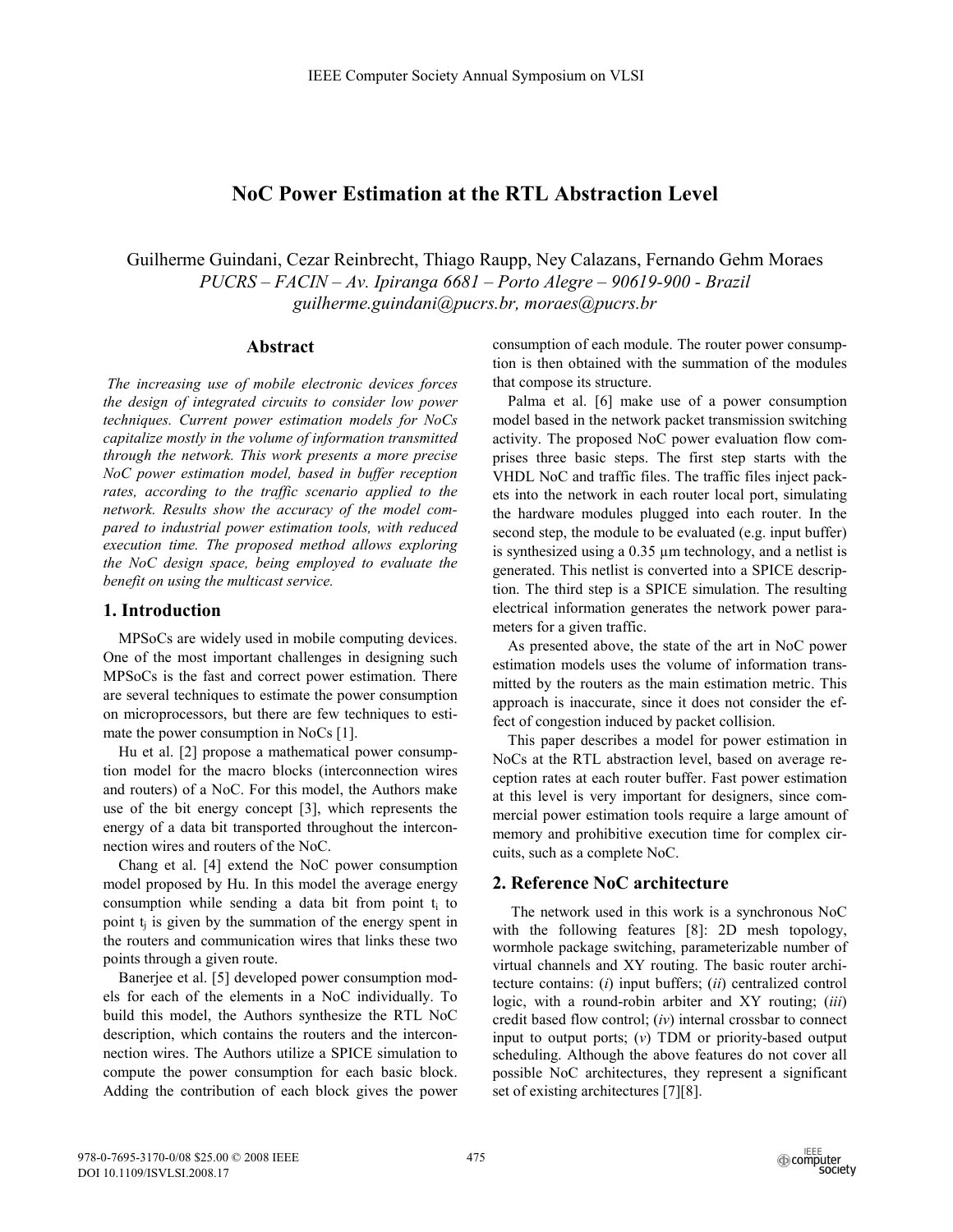#### 3. Power estimation model

As shown in [6], the power consumption of a router may be divided into three components: buffers, control logic and crossbar. Buffers are responsible for the most significant part of power consumption in the router. Results obtained in this work show that the buffers contribution in the total router power consumption reaches 88.6% in average. Buffer power consumption is due to the switching activity in the clock signal and in the stored value. The constant transition in the buffer clock signal provides its base power consumption. The power consumption related to the storage of new flits is added to the base power consumption. This power consumption is proportional to the number of switching bits between consecutive flits [6]. The buffer switching activity, and therefore its power consumption, is proportional to its reception rate. A buffer reception rate is obtained by the amount of flits received in a given sampling period.

The proposed power estimation model comprises two steps: calibration and application.

The calibration step defines the parameters used in the model. This step starts synthesizing the central router in the target technology (Synopsys Design compiler, technology XFAB XL035). The synthesis generates a mapped RTL, and this new RTL description replaces the original router description. The new RTL NoC description is then simulated (1 in Figure 1), applying the traffic scenarios previously created (4 in Figure 1). At the end of each simulation, a value change dump (VCD) file of the synthesized router is generated. These files contain the switching activity of each signal presented in the evaluated router (2 in Figure 1). Then, the power consumption of a complete router is annotated using a commercial power estimation tool, Synopsys PrimePower tool [9] (3 in Figure 1). Injection rates from 5% to 50% of the network bandwidth are simulated At the end of the calibration phase, a table with the power consumption for each injection rate is generated, for each element of the router (buffers, crossbar and control logic) (5 in Figure 1). An equation is obtained for each table, applying a linear adjustment technique (6 in Figure 1). This equation gives the power consumption as a function of the injection rate. This is a generic procedure, and it can be applied to networks with features different to the NoC presented in the previous section.

In the second step, the application of the model (7 in Figure 1), the NoC is simulated (in a RTL simulator - Mentor ModelSim) to obtain the reception rate of each buffer (8 in Figure 1). The buffer reception rate is measured with a monitor inserted in each buffer of every router (9 in Figure 1). This monitor counts the amount of flits received in a parameterizable sample window.



Figure 1 - Proposed flow for RTL NoC power estimation.

For each buffer reception rate the associated power consumption (Pbuffer) is annotated, applying the power consumption equations generated in the calibration phase. The power consumption of the control logic (Pcontrol) and the crossbar (Pcrossbar) are obtained applying to each equation element the average reception rate of all buffers present in a given router (10 in Figure 1).

The power consumption of a router is given by equation  $(1)$ :

$$
P_{\text{avg}} = \sum_{k=1}^{m} \frac{\sum_{i=1}^{n} Pbuffer_{k_i}}{n} + Pcrossbar + Pcontrol \tag{1}
$$

where, *m* represents the number of buffers present in the router; *n* is the number of sampling periods.

The precision of the proposed model is a function of the reception rate sampling period. For sample windows different to the one used in the calibration phase, an error will be inserted to the power estimation. Bigger sample windows can be applied to long simulations in order to reduce the number of intermediate power consumptions values, but this will increase the error in the average router power consumption estimation.

#### 4. Application of the power estimation model

The reference NoC is parameterized as follows: 2D 3 x 3 mesh topology; 8-bit flit size; 8-flit buffer depth; no virtual channels. A 50 MHz clock frequency is applied to the NoC, resulting in a maximum transmission rate per link equals to 400 Mbps.

Six traffic scenarios are applied to the RTL simulation, with an injection rate varying from 5 to 50% of the avail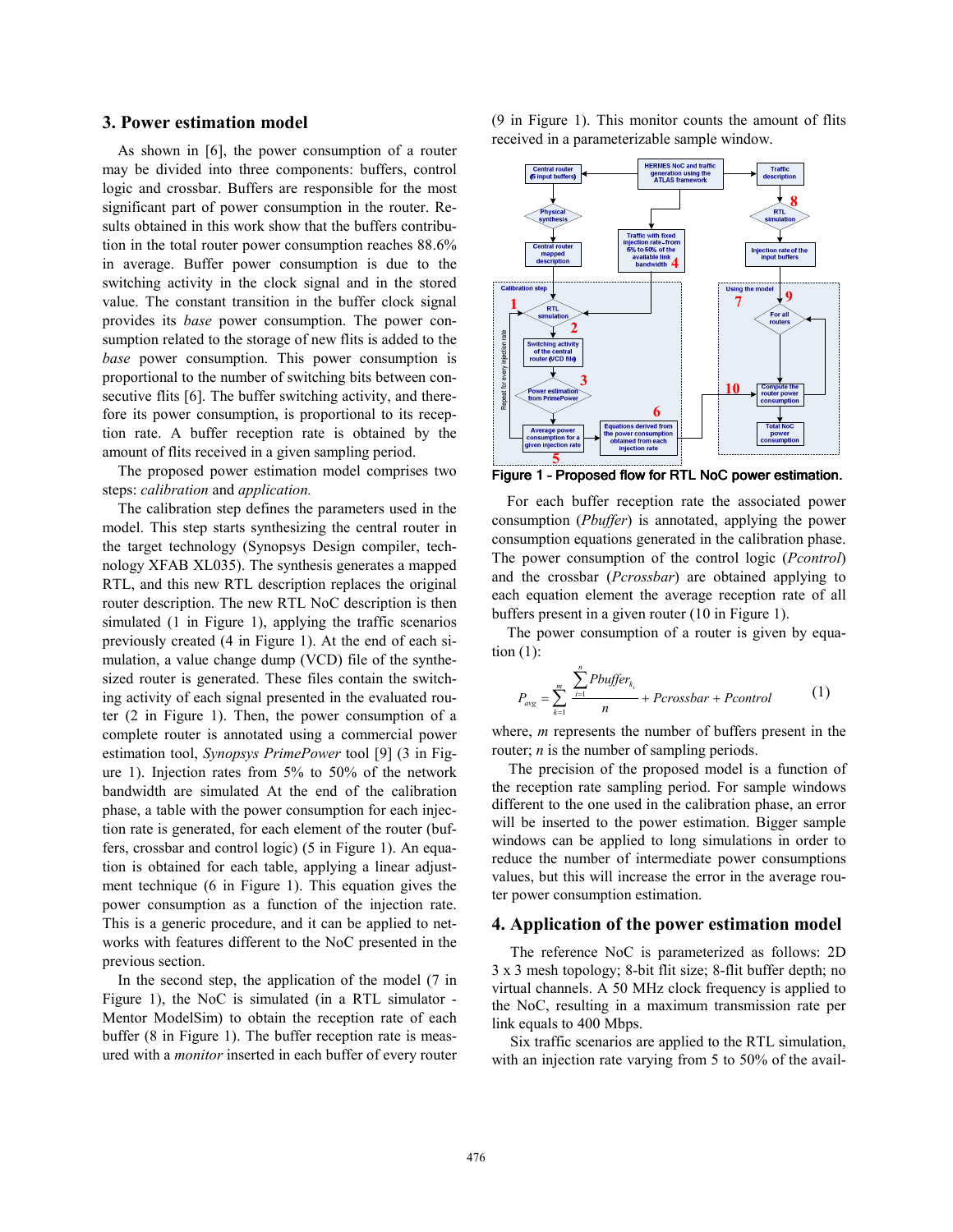able link bandwidth. At the end of all evaluations the average power consumption table for the buffer, control logic and the crossbar are obtained (Table 1).

Table 1 - Average power consumption as a function of the reception rate. The base buffer power consumption, is obtained without traffic (0%).

|                          | <b>Power Consumption (mW)</b> |                  |          |
|--------------------------|-------------------------------|------------------|----------|
| <b>Reception</b><br>Rate | <b>Buffer</b>                 | Control<br>Logic | Crossbar |
| 0%                       | 2.07                          |                  |          |
| 5%                       | 2.17                          | 1.33             | 0.03     |
| 10%                      | 2.26                          | 1.40             | 0.05     |
| 20%                      | 2.45                          | 1.56             | 0.10     |
| 30%                      | 2.65                          | 1.73             | 0.16     |
| 40%                      | 2.80                          | 1.86             | 0.20     |
| 50%                      | 2.91                          | 1.88             | 0.21     |

Figure 2 shows the power consumption graphs for the buffer, the control logic and the crossbar. The power consumption equations are obtained from these graphs, applying a liner adjustment technique.



Figure 2 - Buffer, crossbar and control logic power consumption as a function of the buffer reception rate.

In the application step, the reception rate monitors are inserted into the original NoC RTL code, and the sample window is adjusted to the same value of the calibration step, to minimize the estimation error. In this example both sample windows have the same value, 1000 clock cycles.

Now, the RTL NoC is simulated applying the traffic under evaluation. In this example, a random traffic was automatic generated in the ATLAS framework [10], and then applied into the NoC simulation. The reception rates of each buffer, in each sample windows is extracted and stored in a table.

Applying the equations obtained in the calibration step, the power consumption of routers 11 (central router), 10 (middle router) and 00 (corner router) are estimated. The simulation time used in this example is 1 ms, and the estimated power consumption values are presented in the first line of the Table 2. Using the same traffic and simulation time, the routers were evaluated with the Synopsys PrimePower power estimation tool. The estimated power consumption of these routers are presented in the second line of the Table 2. The observed error is proportional to the buffer switching activity. If a given buffer has small switching activity, as the ones presented in the corner of the mesh, a smaller error is obtained.

Table 2 - Power estimation in different routers using both the proposed model and the Synopsys PrimePower tool.

| Router            | 11 (Central) | 10 (Middle)     | 00 (Corner) |
|-------------------|--------------|-----------------|-------------|
| Model             | 12.48 mW     | 9.97 mW         | 7.83 mW     |
| <b>PrimePower</b> | $13.2$ mW    | $10 \text{ mW}$ | 7.84 mW     |
| Error             | $5.4\%$      | 0.31%           | 0.16%       |

Note in Table 2 that only individual routers are evaluated. The required time to evaluate one router with PrimePower is in average 15 minutes (logic synthesis, simulation, and power estimation). To execute the complete NoC power evaluation, the whole process must be applied, consuming several hours to be executed. Our method enables to evaluate the complete NoC power consumption, since the CPU time spent is in effect the RTL simulation time. In this 3x3 NoC the CPU time spent in 2.6 GHz Pentium-D is around 10 minutes.

# 5. Case study: applying the proposed model to a unicast/multicast  $NoC$

In this Section, the proposed model is applied to a NoC with different features from the one used to develop and validate the model. The NoC evaluated in this Section has the following characteristics:  $(i)$  4 x 4 2D-mesh topology; (ii) 8-bit flit size; (iii) 16-flit buffer depth; (iv) creditbased flow control;  $(v)$  support to unicast and multicast services; (*vi*) support to packet and circuit switching; (*vii*) deterministic Hamiltonian routing algorithm.

The calibration step procedure is applied to this NOC, exactly as presented in Section 3. Table 3 presents the average power consumption for each NoC component, as a function of the reception rate.

|                       | Power Consump. (mW) - Multicast NoC |                      |          |
|-----------------------|-------------------------------------|----------------------|----------|
| <b>Reception Rate</b> | <b>Buffer</b>                       | <b>Control Logic</b> | Crossbar |
| $0\%$                 | 3.88                                |                      |          |
| 5%                    | 4.01                                | 1.48                 | 0.004    |
| 10%                   | 4.12                                | 1.49                 | 0.007    |
| 20%                   | 4.35                                | 1.51                 | 0.01     |
| 30%                   | 4.57                                | 1.53                 | 0.02     |
| 40%                   | 4.79                                | 1.55                 | 0.03     |
| 50%                   | 5.02                                | 1.56                 | 0.04     |

Table 3 - Average power consumption for the input buffer, control logic and crossbar as a function of the reception rate for the multicast NoC.